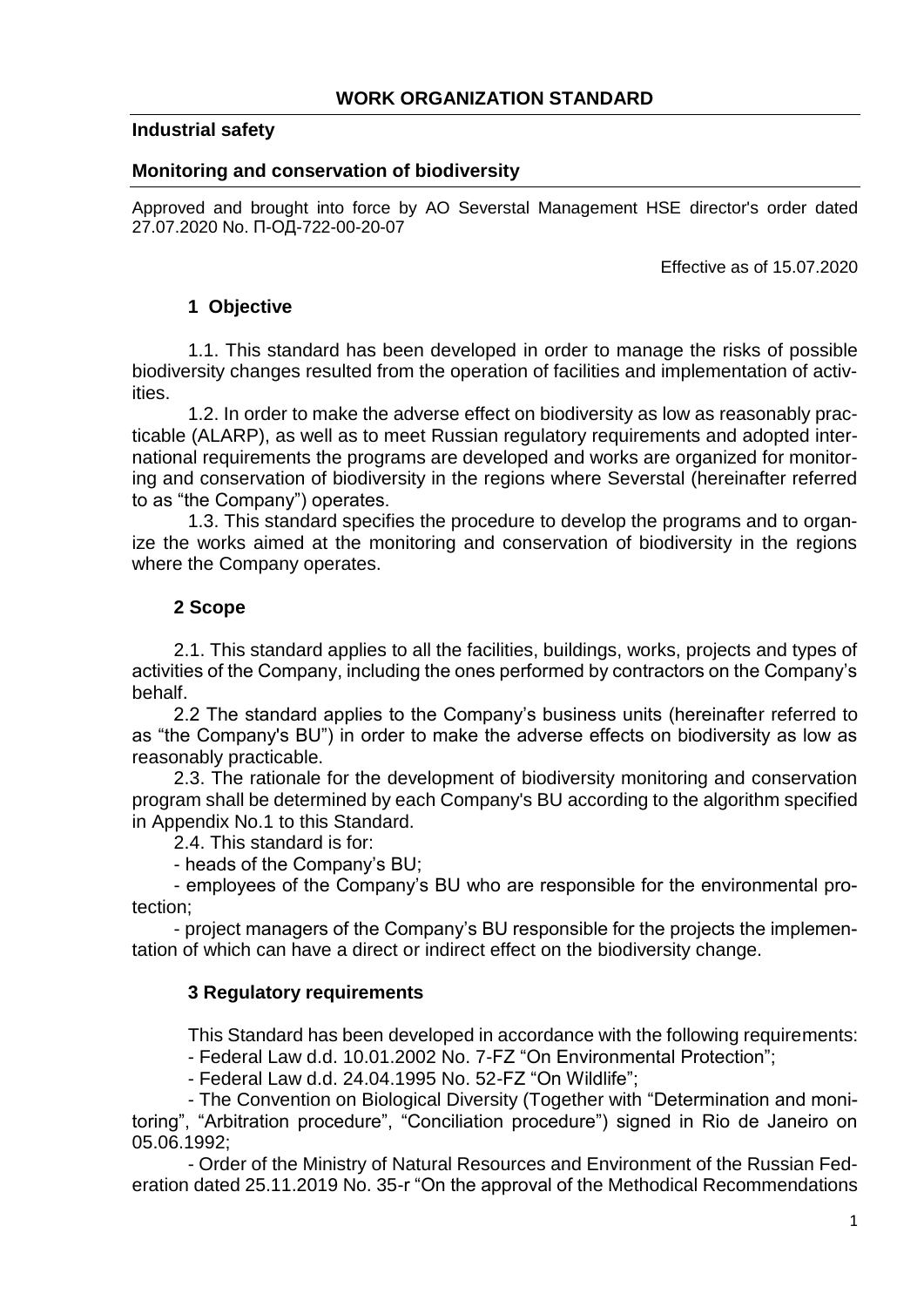on the structure and contents of the biodiversity conservation programs of the commercial organizations";

- Collection of methodical recommendations on the conservation and restoration of biodiversity when performing economic activities prepared within the implementation of the project of the United Nations Development Programme (UNDP) / Global Environment Facility (GEF) – the Ministry of Natural Resources and Environment of the Russian Federation "Mainstreaming Biodiversity Conservation into Russia's Energy Sector Policies and Operations";

- IPIECA's guide on "Conservation of biodiversity and sustainable management of wildlife resources";

- Seville Strategy for Biosphere Reserves;

- GOST R 57007-2016 Best available technologies. Biodiversity. Terms and Definitions

#### **4 Definitions**

Environment - a complex of nature components, natural and natural & man-made objects, as well as man-made objects.

Environmental impact assessment - an activity on the detection, analysis and consideration of direct, indirect and other consequences of the environmental impact by the planned economic or other activities aimed at making the decision on whether such an activity can or can't be performed.

Biodiversity - diversity of animal and plant objects within one species, among the species and in ecosystems.

Specially protected nature conservation areas - the areas of land, water and air space above them where natural systems and objects which have special environmental, scientific, cultural, aesthetic, recreational and health-related importance are located and which are fully or partly withdrawn from economic use according to the decisions of the governmental authorities and which are under special protection.

Natural heritage assets - natural objects, natural monuments, geological and physiographical formations and strictly restricted areas, natural sites which fall under the criteria of an outstanding universal value and which are defined in the [Convention](consultantplus://offline/ref=FB55C7F6832A3C5DE35942D7E3A50FAEBDBADB4B21DB9CD1F8FDAAEA173C05E74CB883FED5FCA7CCA0D1DC28P8j9I) Concerning the Protection of World Cultural and Natural Heritage.

World natural heritage assets - natural heritage assets which are included into the World Heritage List.

Ecosystem (or ecological system) - a biological system which consists of the assemblage of living organisms, their habitats and the system of connections which exchanges substance and energy between them.

As low as reasonably practicable (hereinafter referred to as ALARP) - a level of impact which an organization can reach based on the reasonable practicality and its possibilities (technical, financial and administrative).

Ecosystem services - multiple and various goods which people obtain for free from the environment and correctly functioning ecosystems. There are 4 categories of services: support (nutrient cycle, formation of soil and primary production); provision (food, potable water, wood, fiber, fuel); control (climate, flood and disease rate control, water treatment); cultural (aesthetics, spiritual world, education and recreation).

Biodiversity indicator species - exact terms which provide information on the condition of biodiversity components, the change of their quantitative and qualitative characteristics, adverse effects on the components of biodiversity and other information about biodiversity components.

Environment state indicator - exact terms which provide information on the local, regional, national or global state of the environment.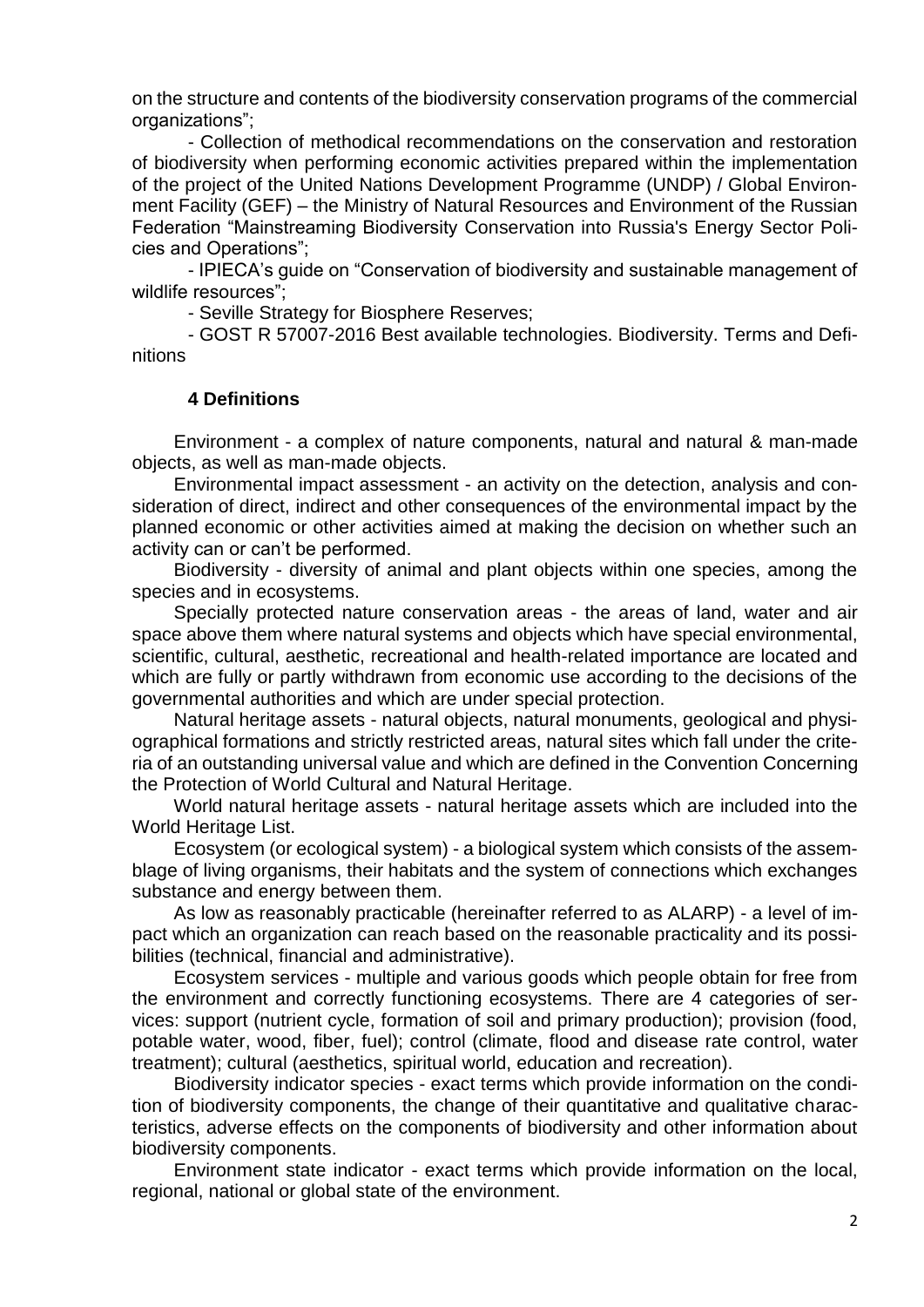Environmental characteristic - state of the environment which is characterized by physical, chemical, biological and other indicators and (or) a combination of those.

Compensatory measures - the measures taken by subjects of economic activity in accordance with state permissions and (or) design documentation which passed government expert reviews and obtained approvals of the competent government authorities as required by the law in order to restore the environment and biodiversity damaged due to anthropogenic factors within the area where economic or other activities are performed and compensate the damage caused to the environment.

# **5 The strategy of development of biodiversity monitoring and conservation programs**

When receiving ecosystem services the implementation of biodiversity monitoring and conservation programs of the Company's BU is based on the principle "avoid - reduce- compensate - restore" and includes the following:

- the sequence of activities aimed at the biodiversity conservation and monitoring;

- mitigation of the adverse effect on biodiversity caused by the Company's BU;

- rational use of water resources, lands, soils, forests and other vegetation, biological diversity, recultivation of disturbed lands, consideration of the interrelations between the cultural heritage and biodiversity;

- efficiency analysis and assessment for the implemented actions based on the monitoring results;

- compensation of the adverse effects (beyond the specified values of SAE, ADR) including the compensation of damage caused to the environment and biodiversity objects.

### **6 Contents of biodiversity monitoring and conservation program**

The program includes the following sections:

6.1. Identification of the territories where the activity takes place including the description of the Company's BU area boundaries specifying the adjacent (having adjacent boundaries with the Company's BU territory or divided by the watershed) specially protected nature conservation areas, natural reserves, national parks, reserves, as well as specified territories located in the area of potential impact (mainly at the distance of up to 5 km, as well as in the documented areas of the Company's BU impact).

6.2. Determination of indicator species of animal and plant world based on the biodiversity components which are important for its conservation in the region where the Company operates. External experts with a regional work experience in the evaluation of biodiversity and/or a critical habitat can be involved and can participate in the making of the list of indicator species.

6.3. Assessment of risks and impact of the economic activity on the biodiversity and ecosystem services specifying the types of adverse effects on the environment.

6.4. Characteristics of biodiversity condition in the regions where the Company operates including the description of rare and endangered indicator species of animal and plant world that live in the regions of economic activity of the Company's assets and in the areas of the activity impact.

6.5. Biodiversity monitoring and conservation program for specific indicator species of flora and fauna in the affected area of operating processing facilities by means of collecting measurement data, integrated processing and its analysis, distribution of monitoring results between the users and bringing monitoring information to the responsible officials' notice timely for compliance assessment and making managerial decisions.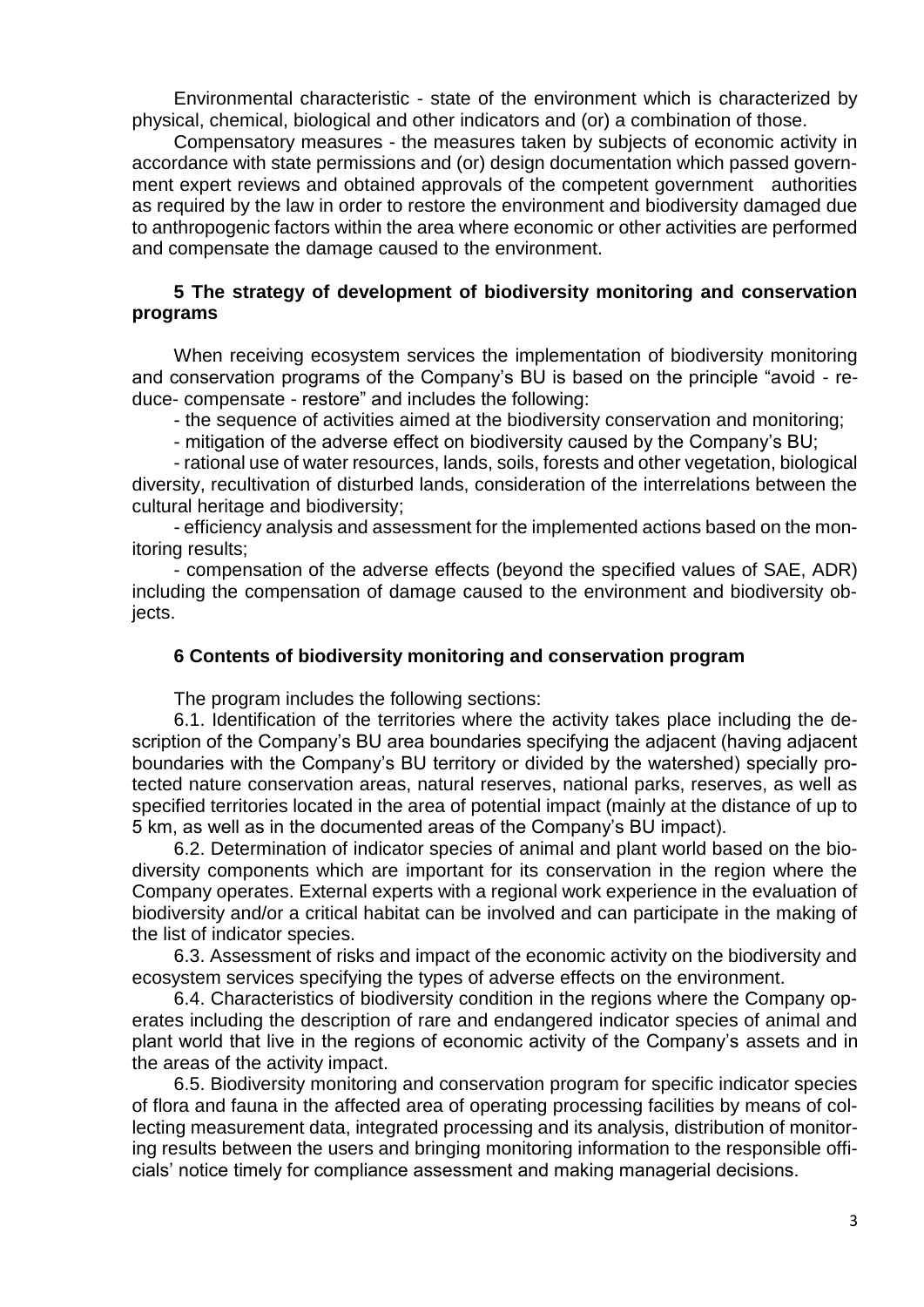6.6. The list of actions aimed at conservation and monitoring of biodiversity developed with respect to the principles specified in point 5. The program can include collective actions with all the parties concerned from the region where the Company's BU operates which ensure development, conservation of biodiversity, social, economic and cultural conservation of human communities.

6.7. The section specifying people responsible for specific actions described in point 7.2.

6.8. Program results communication plan (if needed).

6.9. Efficiency assessment of the developed biodiversity monitoring and conservation program (appendix No.2 to the Standard).

# **7 Responsibility during the implementation of the Standard**

7.1. Heads of the Company's BU are responsible for meeting the following requirements:

- do not carry out economic activities in the territories where the assets of the world natural and cultural heritage are located;

- do not join any joint ventures if their activity is performed in the territory where the assets of the world natural and cultural heritage are located.

7.2. The Company's BU employees who are in charge of environmental protection are responsible for meeting the requirements 7.2.1–7.2.6 within their Company's BU:

7.2.1. To identify the rationale for developing biodiversity monitoring and conservation program in accordance with the Appendix No.1 to the Standard.

7.2.2. To prepare and include the requirements to the technical enquiries for the design of construction facilities, reconstruction and revamping regarding the assessment of the impact on the environment, as well as the assessment of a potential impact on biodiversity prior to the performance of new types of works or any significant changes of the existing facilities in accordance with the requirements of the existing Russian legislation. EIA documents shall be submitted for public hearing.

Requirements 7.2.3 – 7.2.6 shall be established and met in accordance with the requirement 7.2.1.

7.2.3. To develop biodiversity monitoring and conservation program including identification of indicator species.

7.2.4. To prepare, implement and update action plans aimed at biodiversity conservation in order to make the negative impact on biodiversity as low as reasonably practicable.

7.2.5. To arrange and carry out biodiversity monitoring. To prepare corporate reports on the monitoring results.

7.2.6. To cooperate with the parties concerned on the issues relating to biodiversity, to involve experts into critical problem solving.

# **8 Implementation time**

This Standard requirements shall be implemented by the Company's BU starting upon its approval by HSE director of AO Severstal Management but no later than 1 year from its approval.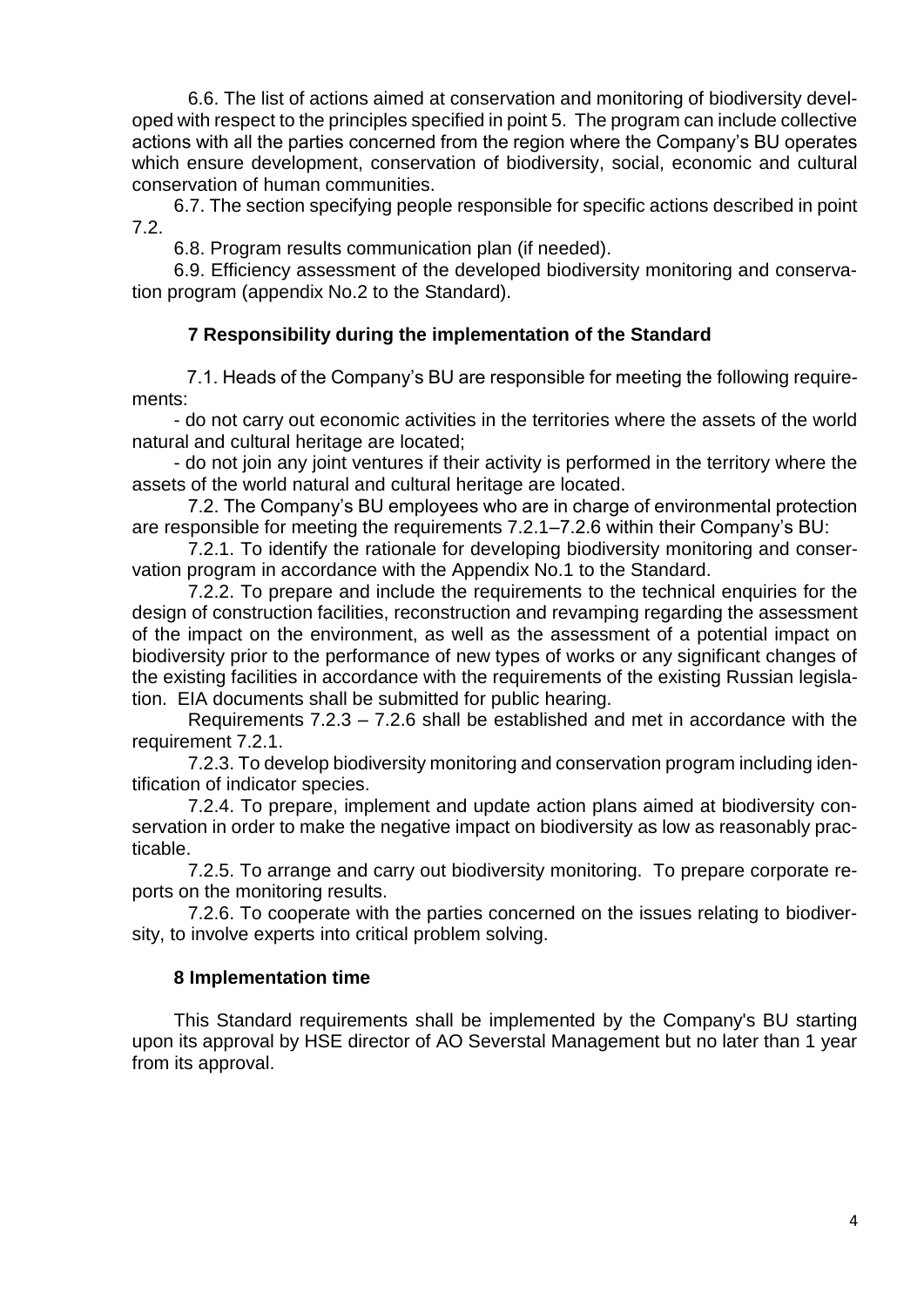Algorithm to define the rationale for developing biodiversity monitoring and conservation program (identification)

| Section of the                                                     | Question                                                                                                                                                                                                                                | The answer is                                                                                                                                                                                                                                                                                                                                                              | The answer is "No"                                                                                                                                                                                                                                                                                                                                                        |
|--------------------------------------------------------------------|-----------------------------------------------------------------------------------------------------------------------------------------------------------------------------------------------------------------------------------------|----------------------------------------------------------------------------------------------------------------------------------------------------------------------------------------------------------------------------------------------------------------------------------------------------------------------------------------------------------------------------|---------------------------------------------------------------------------------------------------------------------------------------------------------------------------------------------------------------------------------------------------------------------------------------------------------------------------------------------------------------------------|
| questionnaire                                                      |                                                                                                                                                                                                                                         | "Yes"                                                                                                                                                                                                                                                                                                                                                                      |                                                                                                                                                                                                                                                                                                                                                                           |
| 1. Identification of<br>the territories where                      | Are the Company's<br><b>BU</b> activities carried                                                                                                                                                                                       | The activity should<br>be ceased.                                                                                                                                                                                                                                                                                                                                          | The development of<br>the program is vol-                                                                                                                                                                                                                                                                                                                                 |
| the activity is car-<br>ried out (activity<br>boundaries)          | out in the specially<br>protected<br>nature<br>conservation areas,<br>reserves,<br>national<br>parks,<br>Ramsar<br>sites, assets of the<br>World natural and<br>cultural heritage?                                                      | The development of<br>the program is man-<br>datory and includes<br>the<br>measures<br>aimed at the reha-<br>bilitation of the spe-<br>cially protected na-<br>conservation<br>ture<br>areas, reserves ter-<br>ritories,<br>national<br>parks,<br>Ramsar<br>sites, assets of the<br>World natural and<br>cultural<br>heritage<br>due to<br>damaged<br>economic activities. | untary.<br>III, IV category en-<br>terprises shall de-<br>velop the programs<br>voluntary, it's not<br>binding.<br>When making a de-<br>cision on the devel-<br>opment of the pro-<br>gram the answers to<br>the remaining ques-<br>tions of the ques-<br>tionnaire shall be<br>given in order to<br>identify<br>indicator<br>species and critical<br>habitats and to as- |
|                                                                    |                                                                                                                                                                                                                                         | If the purchase of a<br>new asset in the<br>specified territories<br>is being considered,<br>the purchase shall<br>be withdrawn.                                                                                                                                                                                                                                           | sess the risks.<br>The program shall<br>include the sections<br>specified in point 6<br>of the Standard                                                                                                                                                                                                                                                                   |
| 2. Identification of<br>indicator species<br>and critical habitats | To be identified by<br>Company's<br>each<br>BU.<br>The questions for<br>identifying indicator<br>species and critical<br>habitats:<br>1. Does the activity<br>of the Company's<br>BU result in change<br>of animal migration<br>routes? | If yes, the animals<br>which<br>migration<br>routes have been<br>changed shall be in-<br>cluded into the list of<br>indicator species                                                                                                                                                                                                                                      | If the answer is "No"<br>to all the specified<br>questions, the need<br>for environment im-<br>pact<br>assessment<br>shall<br>be secured<br>with<br>internal local<br>acts, as well as the<br>need for biodiversity<br>potential impact as-<br>sessment prior to<br>the performance of<br>new types of works<br>significant<br>or                                         |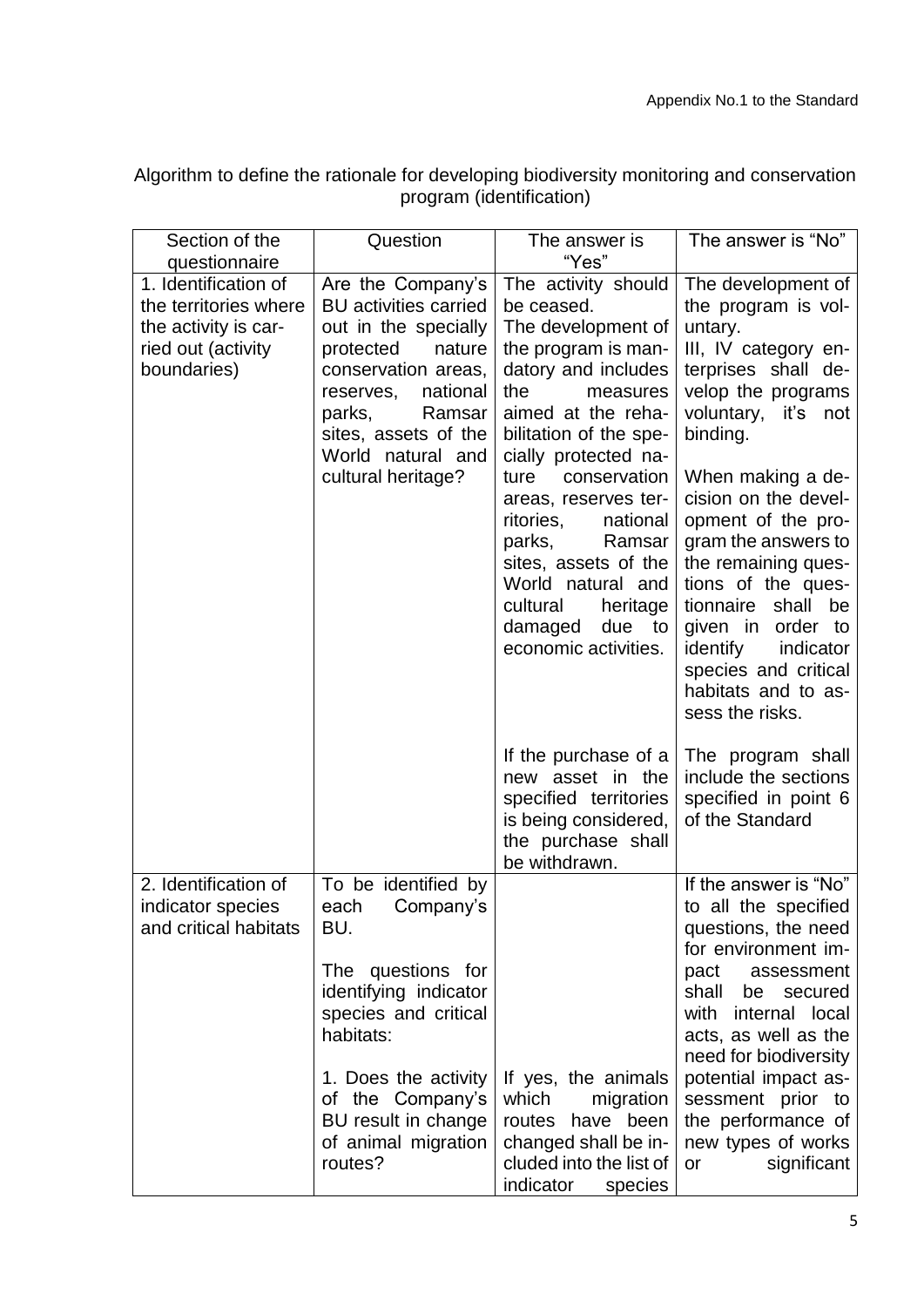|                                                                                                                                                                                       | and the program of<br>their<br>conservation<br>shall be developed.<br>Financing for sup-<br>port of populations<br>shall be determined.                                                                                                                                                                                                                                                                                                                                                                                                                                                                                                  | changes of the ex-<br>isting facilities in ac-<br>cordance with the<br>requirements of the<br>existing<br>Russian<br>legislation. |
|---------------------------------------------------------------------------------------------------------------------------------------------------------------------------------------|------------------------------------------------------------------------------------------------------------------------------------------------------------------------------------------------------------------------------------------------------------------------------------------------------------------------------------------------------------------------------------------------------------------------------------------------------------------------------------------------------------------------------------------------------------------------------------------------------------------------------------------|-----------------------------------------------------------------------------------------------------------------------------------|
| 2. Does the activity<br>of the Company's<br>BU result in change<br>of populations of<br>protected species of<br>plants, rare species<br>of animals, birds?                            | If yes, each time the<br>populations of pro-<br>tected<br>species of<br>plants, rare animals<br>or birds appear in<br>the production area<br>or in the industrial<br>facility a special ac-<br>tion plan shall be<br>developed and the<br>measures aimed at<br>the mitigation of im-<br>pact shall be taken<br>in accordance with<br>the ALARP princi-<br>ple. When choosing<br>the<br>measures<br>aimed at the mitiga-<br>tion of impact the<br>conservation status<br>of species, its life<br>strategy, population<br>density,<br>biological<br>and ecological fac-<br>which<br>affect<br>tors<br>these species shall<br>be estimated. |                                                                                                                                   |
| 3.<br>wastewater<br>ls.<br>discharged into fish-<br>ery surface sources<br>which are spawning<br>grounds?                                                                             | If yes, a yearly pro-<br>gram of river (which<br>is a source of the<br>BU<br>Company's<br>dis-<br>wastewater<br>charges) biodiver-<br>sity monitoring shall<br>be developed.                                                                                                                                                                                                                                                                                                                                                                                                                                                             |                                                                                                                                   |
| 4. Is the activity of<br>the Company's BU<br>performed in<br>the<br>critical habitats (ter-<br>ritories and water<br>areas within which<br>the organisms listed<br>in the Red Book of | If yes, a program of<br>critical<br>habitats<br>monitoring shall be<br>developed, as well<br>as a special action<br>for<br>plan<br>taking<br>measures aimed at                                                                                                                                                                                                                                                                                                                                                                                                                                                                           |                                                                                                                                   |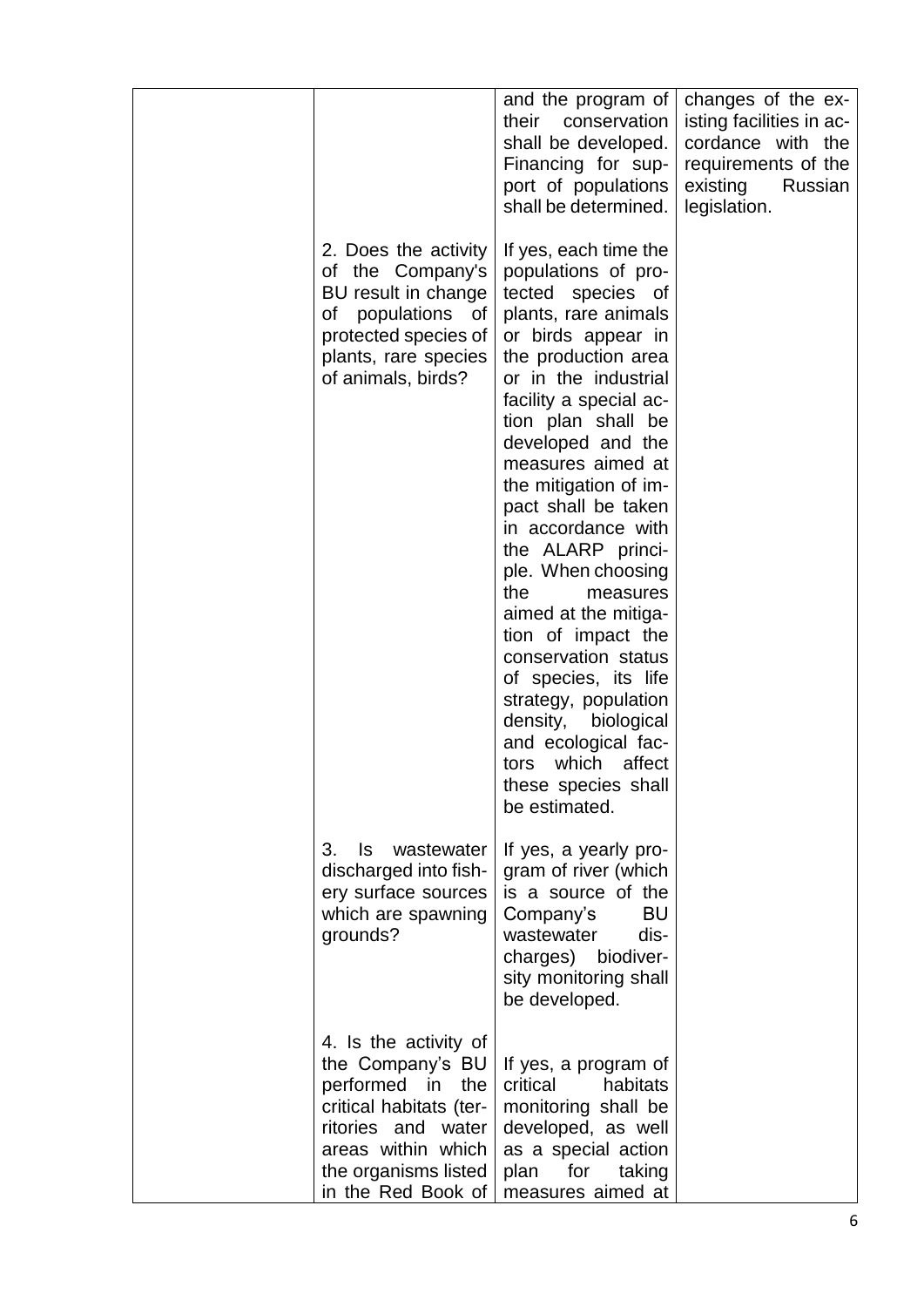| the Russian Feder-                          | the mitigation of the                                                                                                         |  |
|---------------------------------------------|-------------------------------------------------------------------------------------------------------------------------------|--|
|                                             |                                                                                                                               |  |
| ation and (or) red<br>books of the constit- | impact in accord-                                                                                                             |  |
|                                             | ance<br>with<br>the                                                                                                           |  |
| uent entities of the                        | ALARP principle.                                                                                                              |  |
| <b>Russian Federation</b>                   |                                                                                                                               |  |
| live (grow) in natural                      |                                                                                                                               |  |
| freedom or which                            |                                                                                                                               |  |
| are linked with (or                         |                                                                                                                               |  |
| where they takes                            |                                                                                                                               |  |
| place) their life-cy-                       |                                                                                                                               |  |
| cle phases which                            |                                                                                                                               |  |
| are most important                          |                                                                                                                               |  |
| for the conservation                        |                                                                                                                               |  |
| of animal popula-                           |                                                                                                                               |  |
| tions (natural sites,                       |                                                                                                                               |  |
| spawning grounds,                           |                                                                                                                               |  |
| winter<br>quarters,                         |                                                                                                                               |  |
| gathering areas, ar-                        |                                                                                                                               |  |
| eas of constant or                          |                                                                                                                               |  |
| seasonal<br>concen-                         |                                                                                                                               |  |
| tration, migration                          |                                                                                                                               |  |
| routes,<br>nursery                          |                                                                                                                               |  |
| grounds,<br>rearing                         |                                                                                                                               |  |
| grounds, shelters),                         |                                                                                                                               |  |
| and for plants - their                      |                                                                                                                               |  |
| life<br>entire                              |                                                                                                                               |  |
| cycle,                                      |                                                                                                                               |  |
| which have special                          |                                                                                                                               |  |
| protection and use                          |                                                                                                                               |  |
| regulations.                                |                                                                                                                               |  |
|                                             |                                                                                                                               |  |
|                                             |                                                                                                                               |  |
|                                             |                                                                                                                               |  |
|                                             | When preparing the                                                                                                            |  |
|                                             | list of indicator spe-                                                                                                        |  |
|                                             | external ex-<br>cies                                                                                                          |  |
|                                             | perts with the re-                                                                                                            |  |
|                                             | gional work experi-                                                                                                           |  |
|                                             | ence in biodiversity                                                                                                          |  |
|                                             | and/or critical habi-                                                                                                         |  |
|                                             | tat<br>assessment                                                                                                             |  |
|                                             | shall be involved                                                                                                             |  |
|                                             | and shall participate                                                                                                         |  |
|                                             | in this activity. If the                                                                                                      |  |
|                                             | habitat is critically                                                                                                         |  |
|                                             | important due to the                                                                                                          |  |
|                                             |                                                                                                                               |  |
|                                             |                                                                                                                               |  |
|                                             |                                                                                                                               |  |
|                                             | on                                                                                                                            |  |
|                                             |                                                                                                                               |  |
|                                             |                                                                                                                               |  |
|                                             | the representatives                                                                                                           |  |
|                                             | presence of endan-<br>gered or vulnerable<br>species, the recog-<br>nized experts<br>these species (for<br>example, including |  |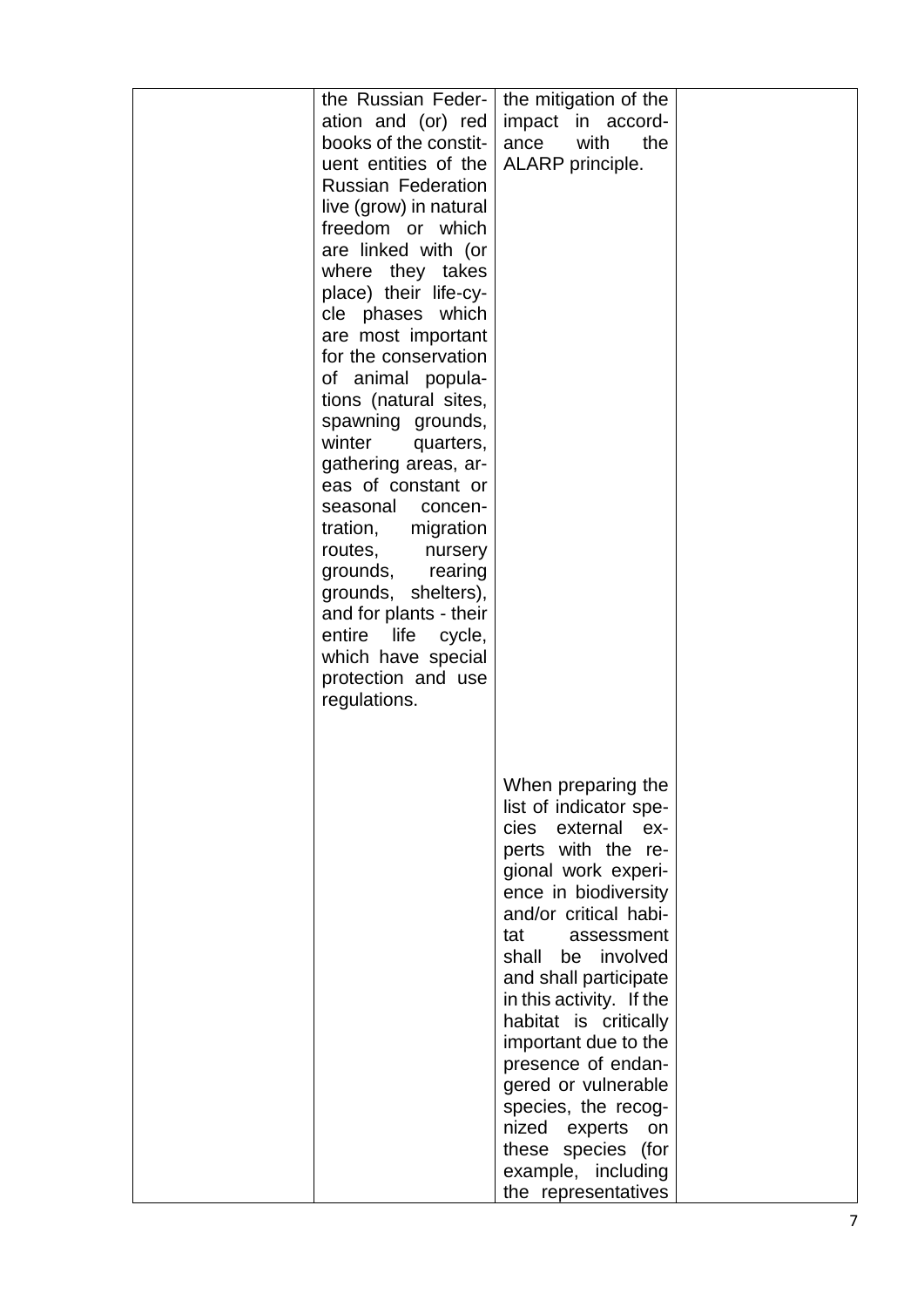|                                                                                                                                |                                                                                                                                                                                                                                                                                                         | of IUCN Commis-<br>sion Groups of spe-<br>cialists on the sur-<br>of<br>vival<br>species)<br>shall be involved.                                                                                                                                                                                                                                                                                                                                                           |                                                                                                                                                                                                                                                                                                                                                                                                                    |
|--------------------------------------------------------------------------------------------------------------------------------|---------------------------------------------------------------------------------------------------------------------------------------------------------------------------------------------------------------------------------------------------------------------------------------------------------|---------------------------------------------------------------------------------------------------------------------------------------------------------------------------------------------------------------------------------------------------------------------------------------------------------------------------------------------------------------------------------------------------------------------------------------------------------------------------|--------------------------------------------------------------------------------------------------------------------------------------------------------------------------------------------------------------------------------------------------------------------------------------------------------------------------------------------------------------------------------------------------------------------|
| 3.<br>Assessment of<br>risks and potential<br>impact on biodiver-<br>sity and ecosystem<br>services in the area<br>of activity | Is the activity of the<br>enterprise<br>accom-<br>panied with emis-<br>sions,<br>discharges<br>and the need for<br>waste disposal?                                                                                                                                                                      | When assessing the<br>risks and<br>impacts<br>respective<br>the<br>threats to biodiver-<br>sity and ecosystem<br>services<br>are<br>re-<br>viewed and special<br>attention is paid to<br>such matters as the<br>loss of living organ-<br>isms' habitat, its de-<br>terioration and frag-<br>mentation, introduc-<br>tion of invasive alien<br>species, excessive<br>operation, hydrolog-<br>ical changes, nutri-<br>ent load, as well as<br>environmental pol-<br>lution. | With regard to the<br>planned activity it is<br>necessary to carry<br>out the environment<br>impact assessment,<br>as well as the as-<br>sessment of poten-<br>tial impact on biodi-<br>versity prior to the<br>performance of new<br>types of works or<br>significant changes<br>of the existing facili-<br>ties in accordance<br>with<br>the<br>require-<br>ments of the exist-<br>ing Russian legisla-<br>tion. |
| 4. Reputational risks                                                                                                          | Has the economic<br>activity of the enter-<br>prise resulted in crit-<br>ical situations which<br>led to reputational<br>risks (fauna blight,<br>filing of a claim for<br>compensation,<br>checks by regula-<br>authorities<br>tory<br>which resulted in a<br>claim for suspen-<br>sion of activities)? | <b>Biodiversity</b><br>moni-<br>toring and conser-<br>vation program shall<br>include<br>the<br>mile-<br>stones for the cov-<br>erage of the results<br>of works performed<br>mass<br>media<br><b>in</b><br>(communications<br>plan)                                                                                                                                                                                                                                      | Information<br>about<br>the results of works<br>performed on biodi-<br>monitoring<br>versity<br>conservation<br>and<br>shall be put in mass<br>media voluntary                                                                                                                                                                                                                                                     |
| 5. Recultivation of a<br>territory                                                                                             | it<br>planned<br>ls<br>to<br>recultivate<br>dis-<br>rupted areas in the<br>BU (mining,<br>mine<br>filling)?                                                                                                                                                                                             | The program should<br>be developed.<br>When<br>developing<br>the<br>program you<br>should follow UNDP<br>methodical recom-<br>mendations regard-<br>ing the use of tech-<br>nology for restora-<br>tion of phytocoeno-<br>sis when performing<br>the works on reculti-<br>vation of disturbed                                                                                                                                                                             | The measures fore-<br>seen in the require-<br>ments of the Rus-<br>sian Federation leg-<br>islation<br>shall<br>be<br>taken                                                                                                                                                                                                                                                                                        |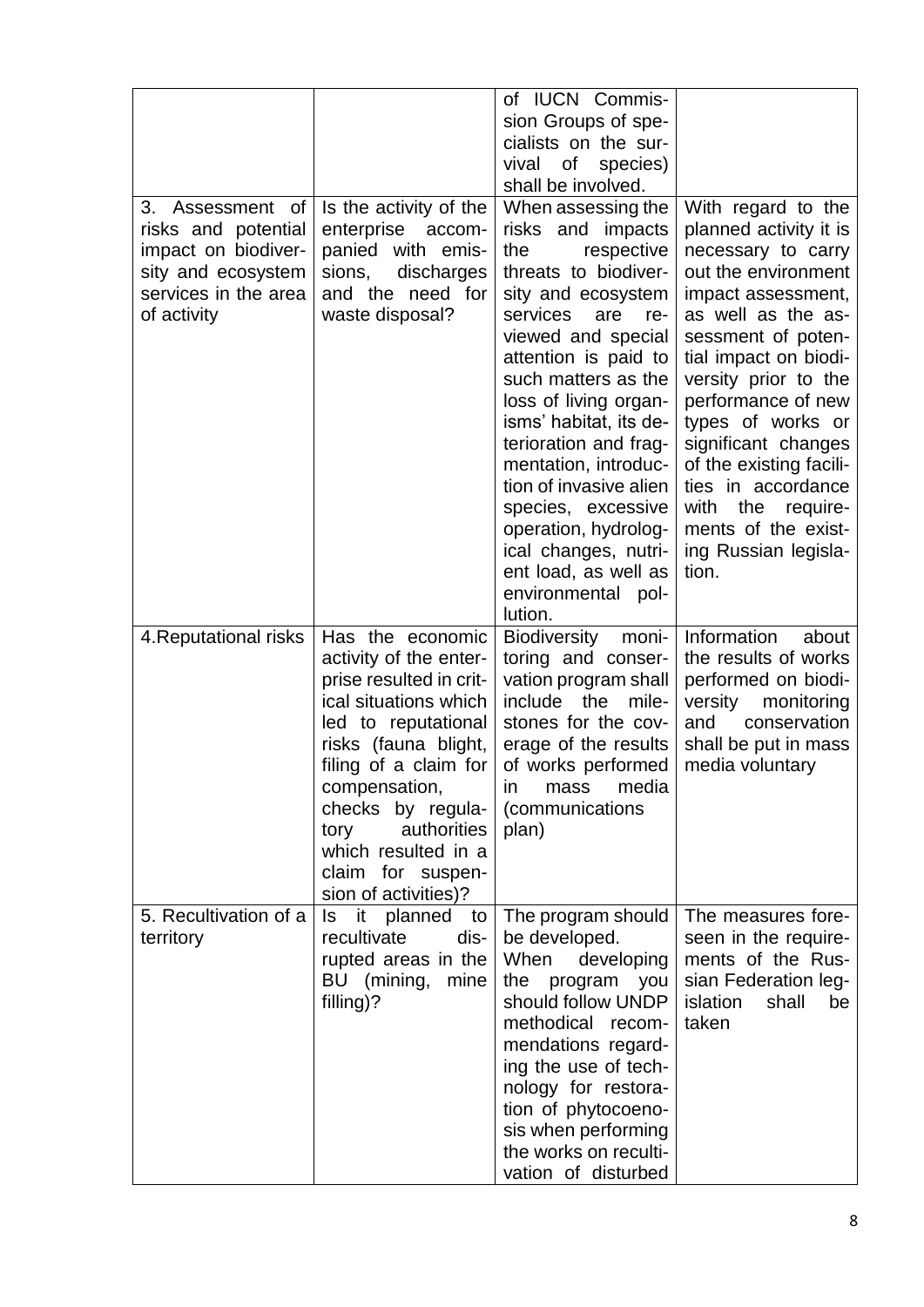| lands at the enter-<br>prises.                                                                                                |  |
|-------------------------------------------------------------------------------------------------------------------------------|--|
| When developing<br>the program the<br>opinion of people<br>who live in the adja-<br>cent areas shall be<br>taken into account |  |